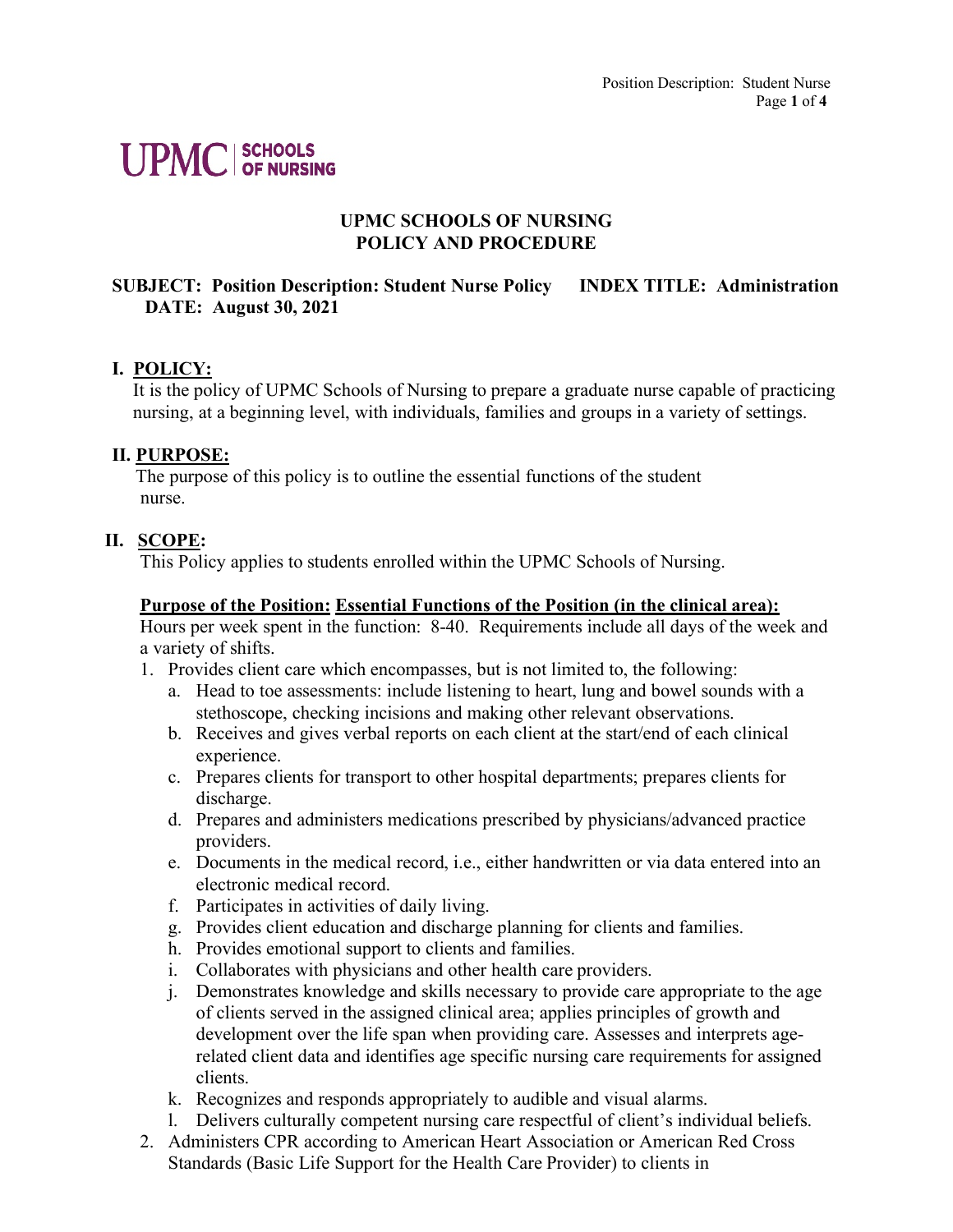cardiopulmonary arrest, on an emergency basis. Must be available for this function, which takes precedence over all others. Unrestricted movement of both upper and lower extremities, neck, shoulders, back and hips required to perform this function.

#### **Essential Functions of the Position (in the classroom):**

Hours per week spent in the function: 10-20.

- 1. Preserves pertinent verbal lecture material for future reference.
- 2. Participates in small and large group discussions, problem based learning and simulation.
- 3. Answers questions when called upon; presents brief oral reports and formal presentations.
- 4. Reviews supplemental learning materials (handouts, audiovisuals, PowerPoints, etc.)
- 5. Completes written and competency examinations within time limitations defined by faculty.
- 6. Prepares handwritten and typewritten reports.
- 7. Utilizes a variety of software including Learning Management System and other webbased programs as required by faculty.

**Working Conditions:** The student nurse is assigned to clinical areas within UPMC hospitals, as well as affiliation agencies, including community based clinical sites.

#### **Physical Activities Required to Complete Essential Functions of the Position:**

- 1. Standing/Walking: Standing and walking are required for the majority of time spent in the clinical area (4-12 hours). Standing in one position is required while performing certain aspects of client care. Walking occurs on vinyl, tile, linoleum or carpeted floors. Ability to operate foot controls is required when using hospital equipment.
- 2. Sitting: Sits occasionally while entering data into the electronic medical record. May also sit in the classroom from 2-4 hours.
- 3. Lifting: Occasionally lifts up to 50 pounds; frequently lifts up to 20 pounds. Required to assist in lifting, transferring, ambulating and repositioning clients.
- 4. Carrying: Occasionally carries up to 50 pounds; frequently carries up to 20 pounds.
- 5. Pushing/Pulling: Occasionally pushes and pulls up to 50 pounds; frequently pushes and pulls up to 20 pounds. Full manual dexterity of both upper extremities required to perform these functions.
- 6. Climbing: Occasionally climbing is required; may be required to climb a step stool or use inclined ramps for transporting clients.
- 7. Bending/Bending at Waist: Occasionally bending and bending at waist required. Must be able to bend to touch the floor to remove environmental hazards.
- 8. Squatting/Kneeling/Crouching: Occasionally required when performing aspects of client care.
- 9. Twisting at Waist: Frequently required when performing aspects of client care.
- 10. Crawling: occasional.
- 11. Reaching: Occasionally reaching above the shoulder and head; frequently reaching at or below the shoulder level.
- 12. Fine manipulation: Frequently required for grasping and manipulation including preparation and administration of medication using syringes and intravenous therapy equipment. Must have fine motor skills of all fingers to grasp and control objects and perform precise procedures.
- 13. Handling: Use of both hands required for multiple aspects of client care. The function of proper hand washing is considered to be a constant requirement of the position.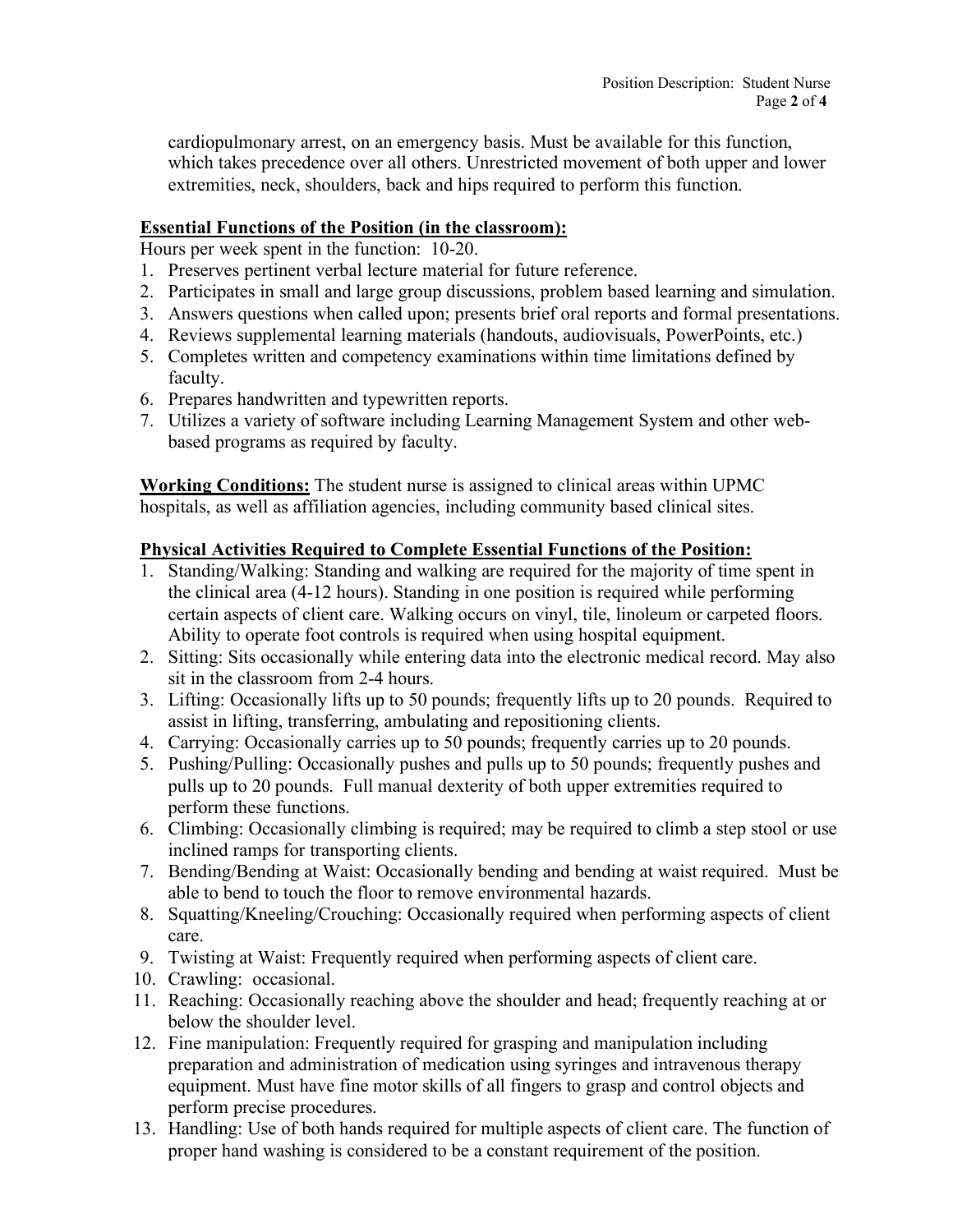#### **Sensory Abilities Required to Complete the Essential Function of the Position:**

- 1. Speaking: Must be able to clearly speak English to communicate, assess and educate clients. Must be able to communicate verbally with physicians and other professionals involved in client care.
- 2. Hearing: Must have the ability to hear (with or without accommodation) in order to perform physical assessments including listening with a stethoscope to obtain blood pressures and auscultating bowel, heart and lung sounds. Must also be able to hear to detect subtle, yet critical, sounds including alarms. Must be able to hear to communicate with physicians and other health care professionals face to face and via telephone.
- 3. Visual Acuity: Near acuity (20 inches or less) and far acuity (20 plus feet) required, with or without accommodation. Depth perception, with or without accommodation, required for completion of fine tasks such as injections, catheter insertions, etc. Ocular accommodation, with our without accommodation, required. Must have normal color vision to detect subtle changes in client condition. Must have normal fields of vision.
- 4. Tactile Sensation: Must be able to assess clients though palpation using fingers and hands; must be able to distinguish sensations of warm and cold and feel vibrations.
- 5. Smell: Must have normal sense of smell to detect odors indicating unsafe conditions or changing client status.

#### **Environmental Conditions Required:**

- 1. Exposure to Hazardous Materials/Conditions: Occasional exposure to hazardous materials can include (but not limited to) radiation, toxic chemicals, blood borne and other communicable pathogens, chemotherapeutic agents and latex. Occasional exposure to hazardous conditions include (but not limited to) isolation precautions, biohazards, noise and electrical hazards associated with client care.
- 2. Driving: not required. Students are accountable for finding transportation to and from class and clinical agencies.
- 3. Weather related conditions: Occasional exposure to the outdoors (heat, cold, humidity and other atmospheric conditions) in community based clinical agencies.

#### **Temperament Required to Complete the Essential Functions of the Position:**

- 1. Professional Demeanor/Attitude: Students must constantly demonstrate a professional demeanor and remain visibly calm in a variety of clinical settings. Students must be able to respond appropriately to emergencies.
- 2. Clinical Reasoning/Judgement: Students must constantly exercise appropriately clinical reasoning/judgment skills and have the ability to set priorities.
- 3. Emotional Intelligence: Students must demonstrate the ability to self-regulate, professionally accept constructive feedback and remain emotionally stable when performing under stress. Students must be able to cope with a variety of unpredictable situations and demonstrate flexibility.
- 4. Other: The student must not pose a direct threat or significant risk to the health and safety of others in the class and clinical situation.

#### **Classification:**

This position falls within the Medium-Duty category, as defined by the U.S. Department of Labor, exerting 20-50 pounds of force occasionally or 10-20 pounds of force frequently to push, pull, lift, carry or move objects.